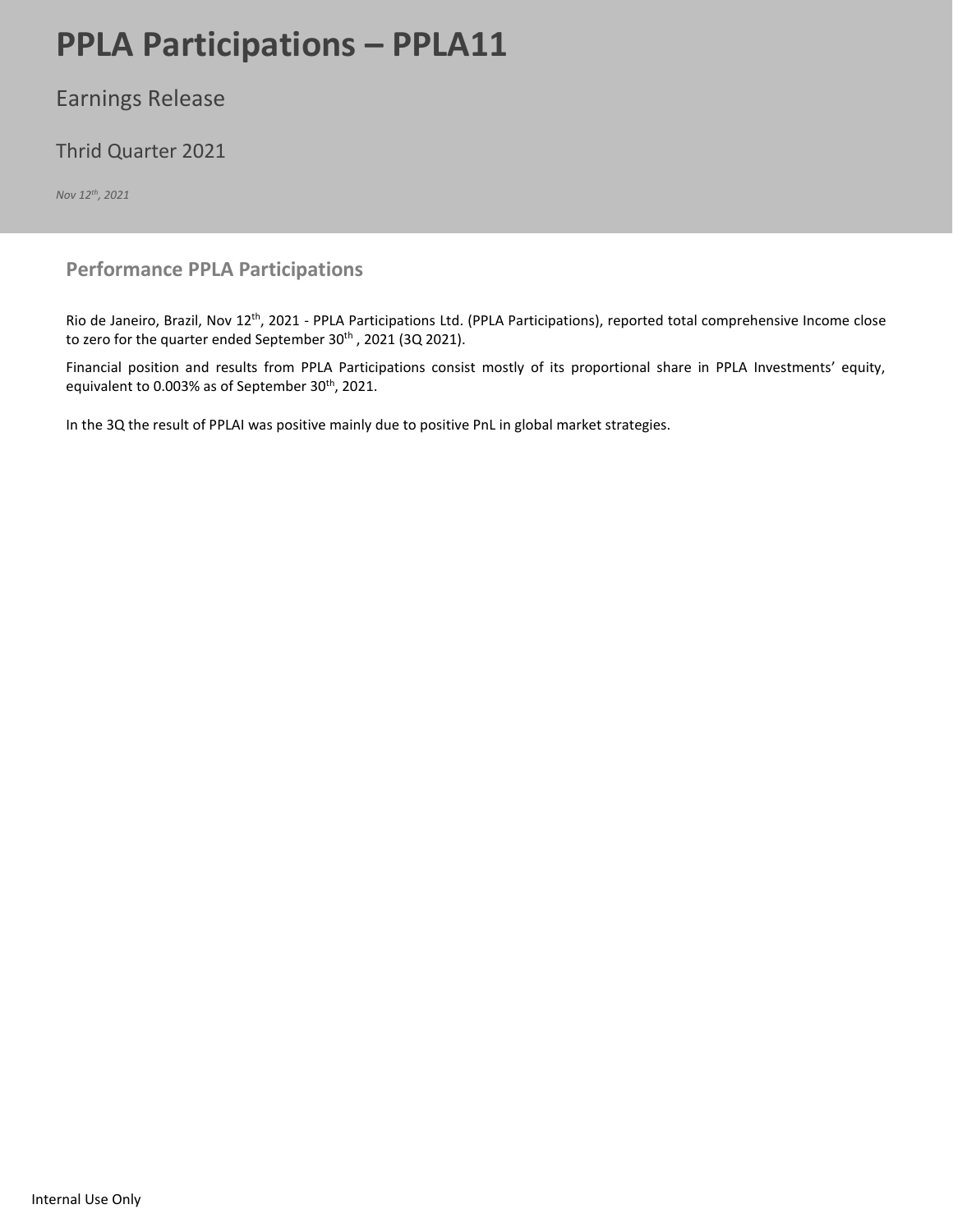#### **Relevant Events**

#### **COVID-19**

The Company's management is tracking the effects COVID-19 may have on its business. Any outcome prediction is hampered due to the situation's rapid and fluid development, which can lead to a fallout in economic and market conditions, triggering a decline in global economic activity. The Company is monitoring all developments related to COVID-19 and coordinating its operating response, taking into account the continuity plans from preexisting business ventures and on the guidelines exposed by global health organizations, governments and general best practices in response to this pandemic. The COVID-19 pandemic has had, and continues to have, a material impact on businesses around the world, including ours, and the economic and political environments in which businesses operate. There are a number of factors associated with the ongoing COVID-19 pandemic and its impact on global economies that could have a material adverse effect on our business, financial condition, results of operations, cash flows, prospects and the market price of our securities. In particular, the COVID-19 pandemic has affected business and economic sentiment, causing significant volatility in global markets and affecting the outlook of the Brazilian economy and that of other countries in which we maintain investments, may in the future make investments and conduct business through our subsidiaries.

#### **Acquisitions and Sales**

On February 6<sup>th</sup>, 2021 a capital increase in Beontag (ex CCRR) was approved, through the issuance of 39,671,906 ordinary nominative shares with no par value. FIP Turquesa, PPLAI's subsidiary, acquired 12,215,916 shares for the amount of R\$22,786 and the participation has not significantly changed.

On August 12<sup>th</sup> and September 23<sup>rd</sup>, 2021, new capital increases in Beontag (ex CCRR) were approved. FIP Turquesa didn`t subscribe and was diluted in approximately 15% in it`s participation

#### **Loan Agreement**

On June 21<sup>st</sup>, 2021 PPLAI entered into a loan agreement with BTG MB Investments LP ("BTG MB") of up to R\$750 million, to be disbursed according to PPLAI request, on dates and amounts of the company's loan installments. Loans installments are as follows (i) June 21<sup>st</sup>,2021, (ii) July 9<sup>th</sup>,2021, (iii) December 16<sup>th</sup>, 2021, (iv) June 14<sup>th</sup>, 2022, (v) December 12<sup>th</sup>, 2022 and (vi) June 9<sup>th</sup>, 2023. Loans will mature in 30 months after loan agreement signing and will incur interest of 117,3% of CDI rate.

On June 21<sup>st</sup>, 2021 PPLAI requested to draw approximately R\$ 90 million on BTG MB and on July 9<sup>th</sup>, 2021 PPLAI requested the second draw of approximately R\$ 160 million.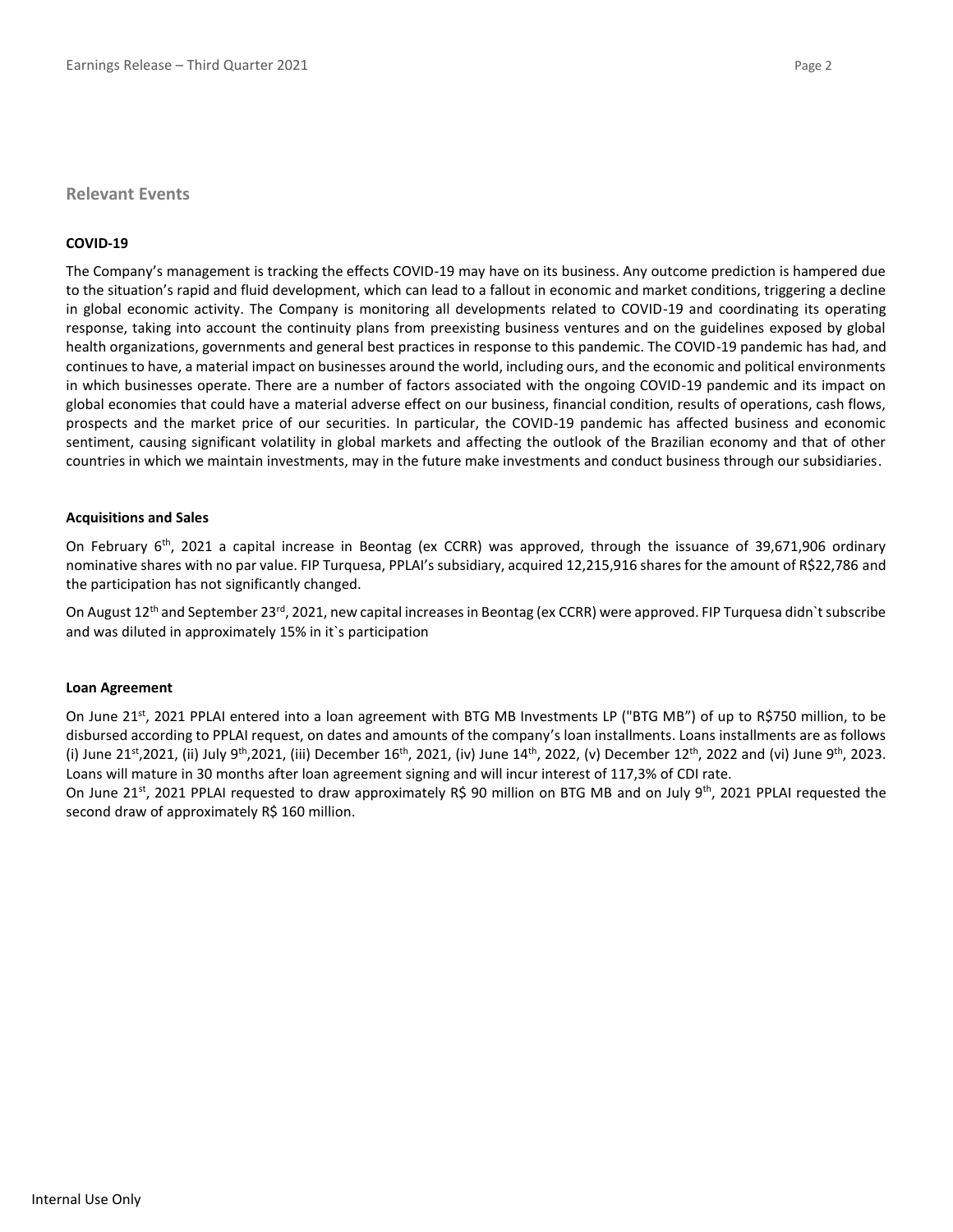#### **Shareholding Structure**

PPLA Participations owns through its wholly-owned subsidiary BTG Bermuda LP Holdco Ltd. a stake corresponding to 0.003% of PPLA Investments' capital. PPLA Participations indirectly holds equity interest in PPLAI and accounts for its as investment entity in accordance with IFRS 10 - Consolidated Financial Statements where assets and liabilities are measured at fair value.



(1) if applicable, it may include units acquired by investment vehicles owned by certain partners individually or collectively and vehicles under common control of the *Partnership*. The shareholding of the Partners in PPLAI takes place mainly through BTG MB Investments L.P.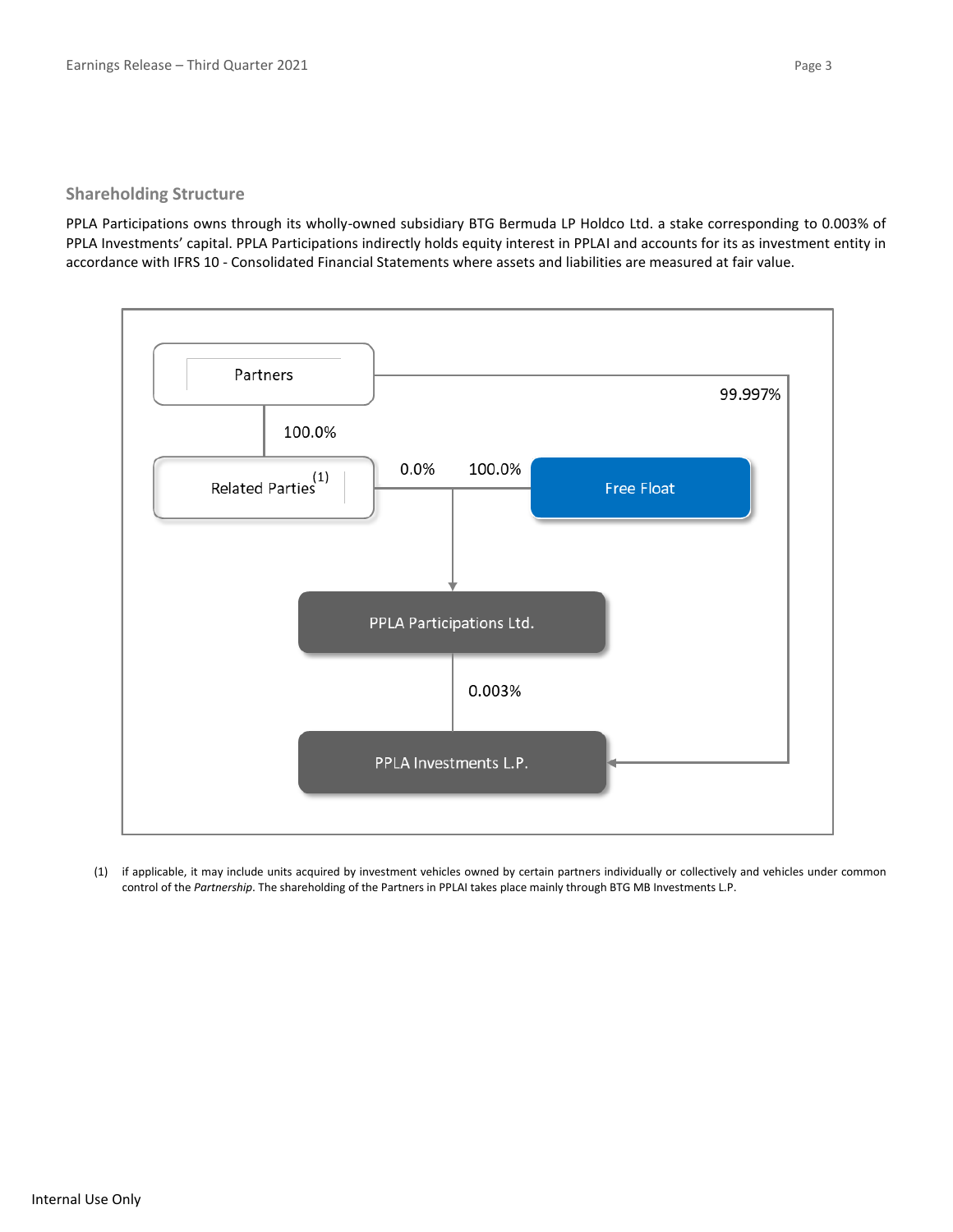#### **Financial Information**

The financial information presented in the tables below consists of the financial position and results of operations from PPLA Investments as we believe they are more meaningful than those from PPLA Participations in order to understand the results of PPLA Participations.

| <b>Income Statement (unaudited)</b>       | <b>PPLA Investments</b> |         |
|-------------------------------------------|-------------------------|---------|
| (in R\$ million, unless otherwise stated) | 2Q 2021                 | 3Q 2021 |
|                                           |                         |         |
| Financial income                          | 32                      | 37      |
| Financial expenses                        | (3)                     | (5)     |
| <b>Gross financial income</b>             | 29                      | 32      |
| Other operating income (expenses)         | (1)                     | (1)     |
| <b>Operating income</b>                   | 28                      | 31      |
| Non-operating income/(expenses)           |                         |         |
| Income before taxes and profit sharing    | 28                      | 31      |
| Income and social contribution taxes      |                         |         |
| Statutory profit sharing                  |                         |         |
| Non-controlling interest                  |                         |         |
| Net income                                | 28                      | 31      |

Note: As PPLA Investments is accounted in USD, the adjusted financial statements do not consider the effect of exchange variation of the assets, reporting the net income in BRL. The income statement disclosed above is pro forma, excluding foreign exchange translation effects impacts between lines. Includes adjustments to normalize hedge effects.

In 3Q 2021 PPLAI had operating Income of R\$31 million, mostly related to positive PnL in global market strategies.

As PPLAI is an investment entity, it does not have significant operating expenses and administrative costs. As a result of the foregoing, net income was positive in R\$31 million in line with operating income.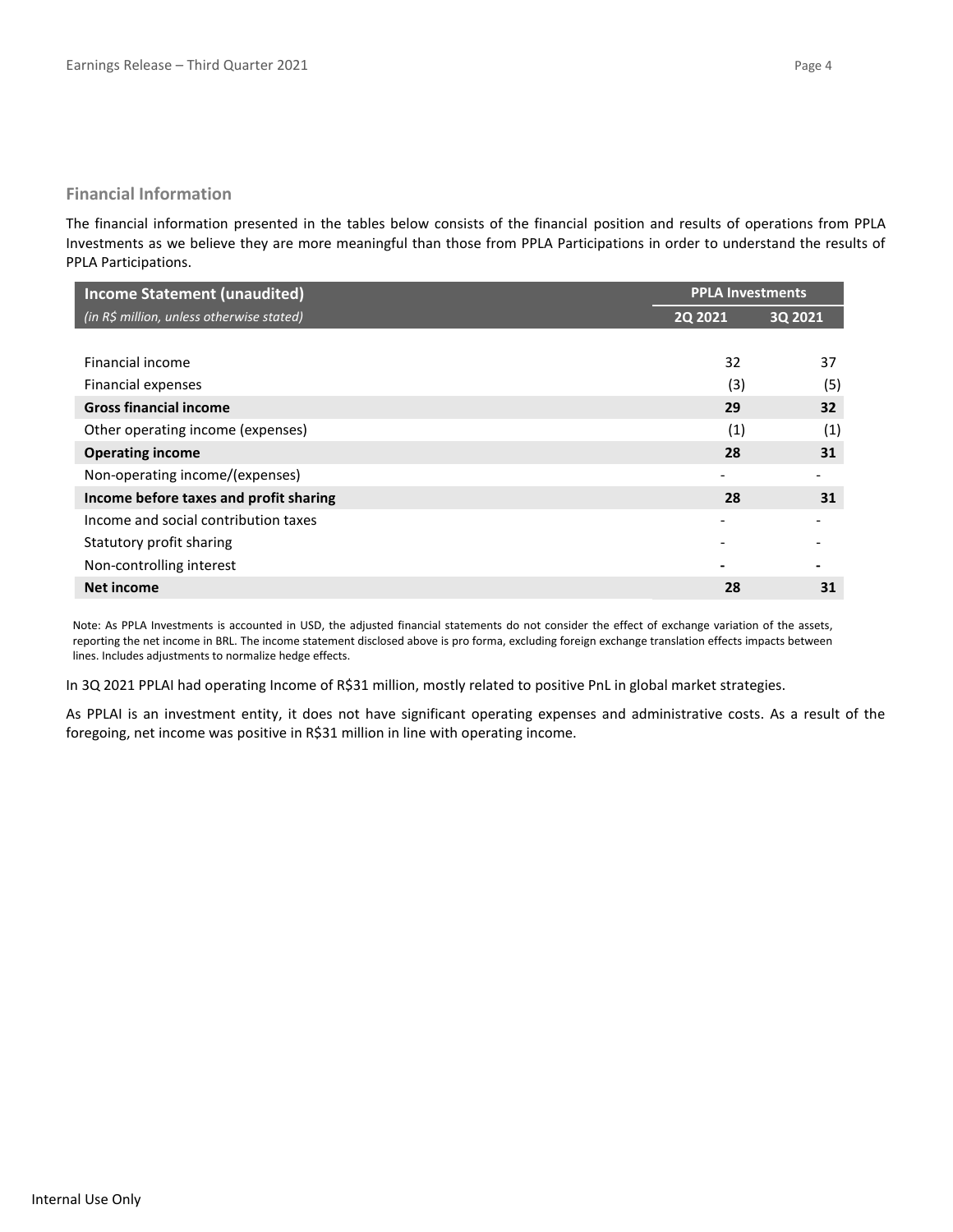#### **Main Assets**

The table presents a summary of PPLAI' assets and liabilities. The balance sheet below is pro-forma because it considers certain adjustments, such as intercompany eliminations.

| Unaudited pro-forma balance sheet (in R\$ million) |             |         |                                         |             |         |  |  |
|----------------------------------------------------|-------------|---------|-----------------------------------------|-------------|---------|--|--|
|                                                    | <b>2Q21</b> | 3Q21    |                                         | <b>2Q21</b> | 3Q21    |  |  |
| <b>Assets</b>                                      | 1,189.6     | 1,209.1 | Liabilities + Equity                    | 1,189.6     | 1,209.1 |  |  |
| Cash & Equivalents                                 | 34.7        | 42.2    | <b>Financial Liabilities</b>            | 657.5       | 668.0   |  |  |
| <b>Investment Entity Porfolio</b>                  | 327.8       | 336.6   | - Financial Institutions <sup>(1)</sup> | 657.5       | 668.0   |  |  |
| <b>Merchant Banking</b>                            | 327.8       | 337     |                                         |             |         |  |  |
| - Fazendas Timber                                  | 151.4       | 161.8   | <b>Other Liabilities</b>                | 231.5       | 210.4   |  |  |
| - BR Pec                                           | 41.7        | 14.8    |                                         |             |         |  |  |
| - Beontag (ex CCRR)                                | 108.4       | 135.8   |                                         |             |         |  |  |
| - Other Assets                                     | 26.4        | 24.2    |                                         |             |         |  |  |
| Invest at Fair Value - OCI                         | 634.7       | 633.6   |                                         |             |         |  |  |
| Loans and Receivables                              | 112.0       | 111.5   |                                         |             |         |  |  |
| - Partners                                         | 112.0       | 111.5   |                                         |             |         |  |  |
| Other Assets <sup>(1)</sup>                        | 80.5        | 85.2    | <b>Shareholders Equity</b>              | 300.5       | 330.7   |  |  |

(1) Excludes Intercompany Transactions

(i) **Cash & Equivalents** were R\$42.2 million in the end of the 3Q 2021, compared to R\$34.7 million in the 2Q 2021.

#### (ii) **Investment Entity Portfolio**.

- a. **Fazendas Timber** consists of land properties, dedicated to management and commercial activities inherent to eucalyptus and pine plantation. The total assets increased from R\$151.4 million in 2Q to R\$ 161.8 million in 3Q due to positive fair value adjustment
- b. Equity investment of R\$ 14.8 million in **BR Pec**, an agricultural / ranching company that is focused on production of soy, corn and cattle. The operations are focused on improving productivity levels. PPLA Investments owns 100% of the asset. The decrease in asset value was mostly due to interest accrual in the company's debt and negative fair value adjustment.
- c. Beontag (ex CCRR) consist of a participation in Auto Adesivos Paraná S.A. Total assets increased from R\$ 108.4 million in the end of 2Q 2021 to R\$ 135.8 million in the end of 3Q 2021 explained by assets' positive market value revaluation
- d. **Other Assets** under Merchant Banking portfolio consist of over ten smaller investments across different sectors.
- (iii) PPLA Investments also carries other private equity assets, under **Invest at Fair Value – OCI**, which are mainly held via investment funds, such as UOL, among other investments. The total balance slightly decreased from R\$634.7 in the 2Q 2021, to R\$633.6 in the 3Q 2021 mostly due to Estre's total balance write-off.
- (iv) **Loans and Receivables** consists of R\$111.5 million of partnership loans.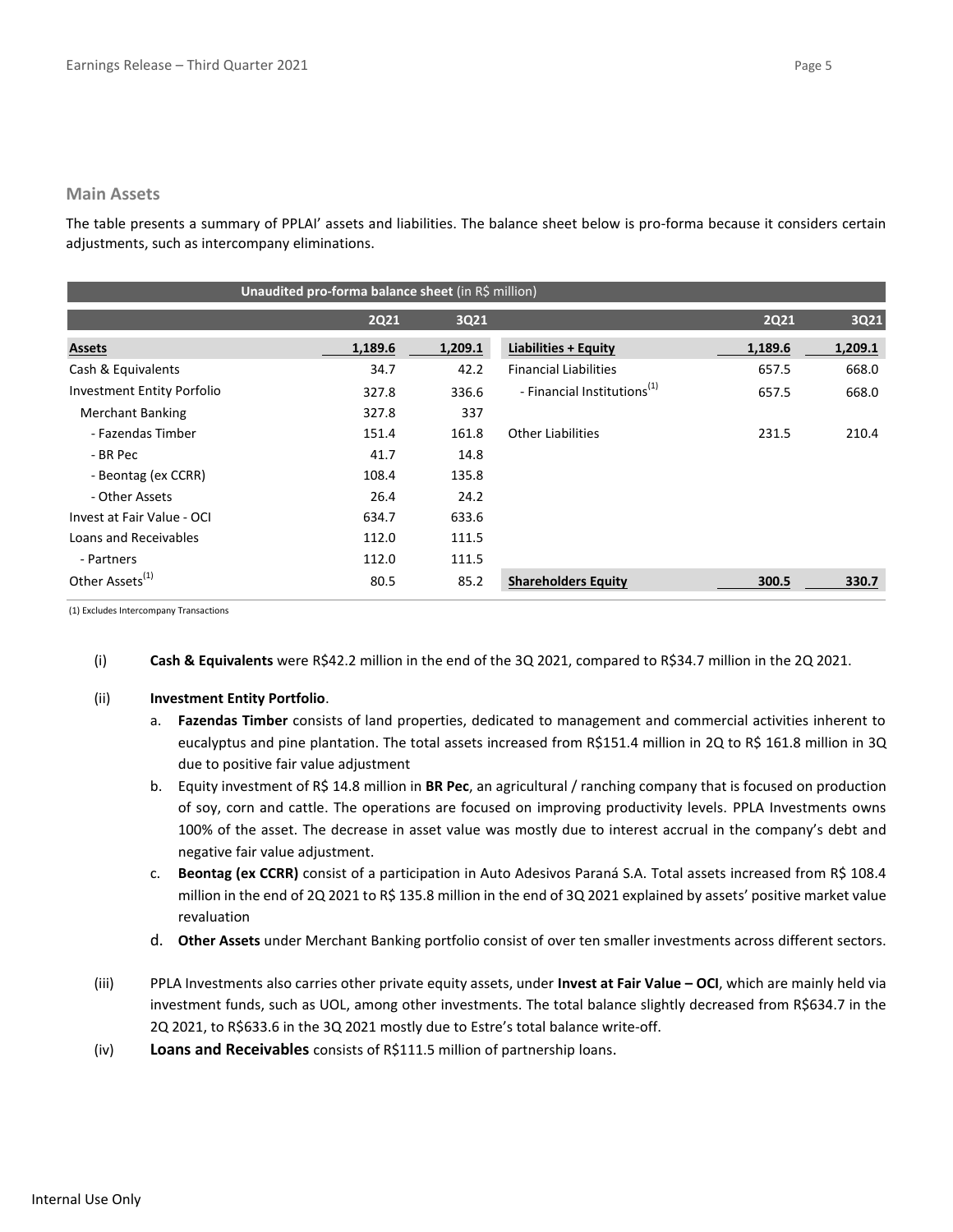a. Liabilities to Financial Institutions consist of some long-term loans with Brazilian financial institutions. The total amount increased during the quarter mainly due to interest accrual.